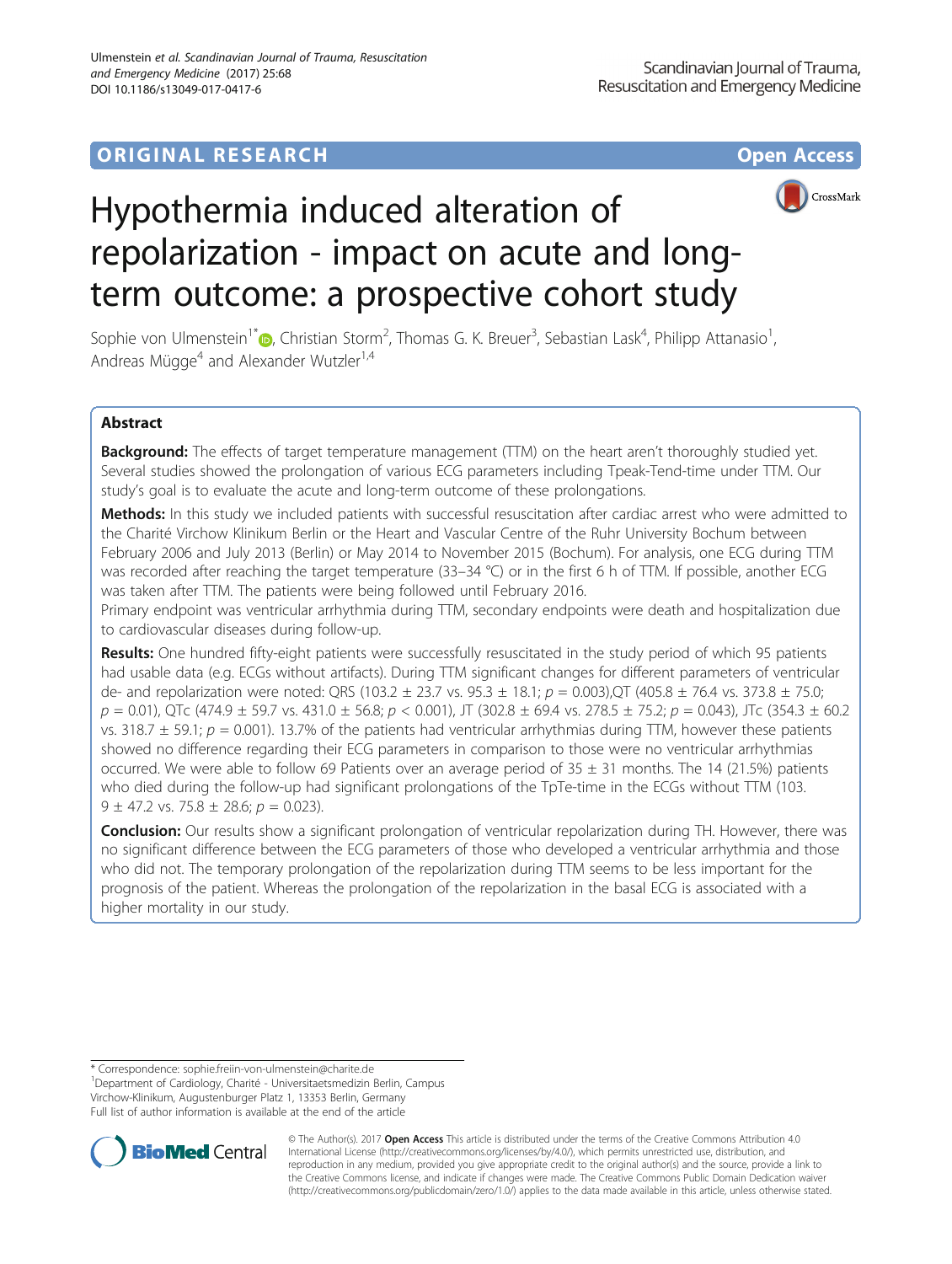## Background

The European Resuscitation Council included target temperature management (TTM) in its guidelines as a method to prevent patients after cardiac arrest from neurological damage [[1](#page-4-0), [2\]](#page-4-0). Nonetheless, its effect on the heart is still not certain [\[3](#page-4-0)].

In the last years, several studies examined the effect of TTM on different ECG parameters. The results suggest that TTM causes the prolongation of various intervals such as the QT interval and the Tpeak-to-Tend (TpTe) interval but without an increase in life-threatening arrhythmias [[4, 5\]](#page-4-0).

The TpTe interval reflects the transmural dispersion of repolarization and is acknowledged to be a helpful parameter to evaluate the risk of severe arrhythmic events [\[6](#page-4-0), [7\]](#page-4-0). However, its impact on patients under TTM and its role as a prognostic marker for the acute and long-term outcome of these patients is not thoroughly studied.

The purpose of this study is to evaluate if it is possible to establish TpTe and its relation to the QT interval as a risk marker for cardiac arrest in patients who had undergone TTM.

# Methods

#### Participants

In this prospective cohort study patients with cardiac arrest and successful resuscitation (survival over 24 h) were included. Due to current guidelines and our local standard protocol all survivors after cardiac arrest received TTM if they remained comatose at time of admission, despite location or type of cardiac arrest.

All the patients were admitted to the Charité Virchow Klinikum Berlin or the Heart and Vascular Centre of the Ruhr University Bochum between February 2006 and July 2013 (Berlin) or May 2014 to November 2015 (Bochum) and underwent TTM at a target temperature of 33 to 34 °C.

#### ECG analysis

We analyzed one ECG under hypothermia at 33.0 °C, which was taken after reaching the target temperature or in the first 6 h of TTM, and if available another ECG without hypothermia at least 24 h after TTM. The manual measurements of most of the intervals were obtained from lead V1 or from the next readable chest lead. Only the PQ interval was measured in lead II.

TpTe was defined as the interval of the highest or lowest point of the T wave to the point where the T wave intersects the isoelectric line. For biphasic T waves the highest or lowest part of the first wave was taken and measured until the end of the second wave. TpTe was put into relation with the QT interval. The QT interval was corrected with Bazett's Formula.

QRS fragmentation was characterized as QRS >120 ms without a bundle branch block (BBB), notched R/S in two consecutive leads, an RSR-configuration but QRS <120 ms and no incomplete RBBB, >1 R' in two consecutive leads or QRS >120 ms and >2 R'.

The QT dispersion in this study was obtained from the longest and the shortest QT interval in a 12-lead-ECG.

#### Follow up

The Follow up of the patients was performed until February 2016. New hospitalizations were registered and their charts were reviewed. In addition, the German population register was used to follow up for the death of patients who were not admitted once more to the Charité or the Ruhr University Bochum.

#### Data analysis

For all statistical analyses SPSS 21 (IBM, Armonk, NY, USA) was utilized. To compare the ECG parameters with and without hypothermia a paired t-test and Wilcoxon's test was conducted. Furthermore, a logistic regression and a Kaplan-Meier survival-analysis were performed.

Primary endpoint was ventricular arrhythmia during TTM, secondary endpoints were death hospitalization due to cardiovascular diseases during follow-up.

#### Results

#### Study population

In our study, 158 patients were included between February 2006 and November 2015. After reevaluation of the ECGs 63 patients had to be excluded due to no hypothermia, no readable ECG, no available chest leads or indeterminable ECG date. Unfortunately, 39 patients did not have an ECG without hypothermia in their patient files and thus could only be used for the Baseline characteristics and the long-term outcome.

The average age was  $59.1 \pm 16.2$  and the patients were mainly male (80%). In most cases the initial rhythm was ventricular fibrillation (VF; 65.6%) and the cardiac arrest was caused by an acute myocardial infarction (AMI; 52.6%). During hospitalization 26 patients died. The mean ascertained APACHE II Score at admission was  $27.6 \pm 8.3$ . Typical concomitant diseases were coronary artery disease (CAD; 67.4%), hypertension (46.3%), heart failure (33.7%) and renal failure (25.3%). All baseline characteristics are shown in Table [1](#page-2-0).

A good outcome at discharge according to the Cerebral Performance Category scale (CPC 1 or 2) was seen in 58.9% of the patients.

A follow-up was performed until February 2016. Sixty nine patients were followed during an average period of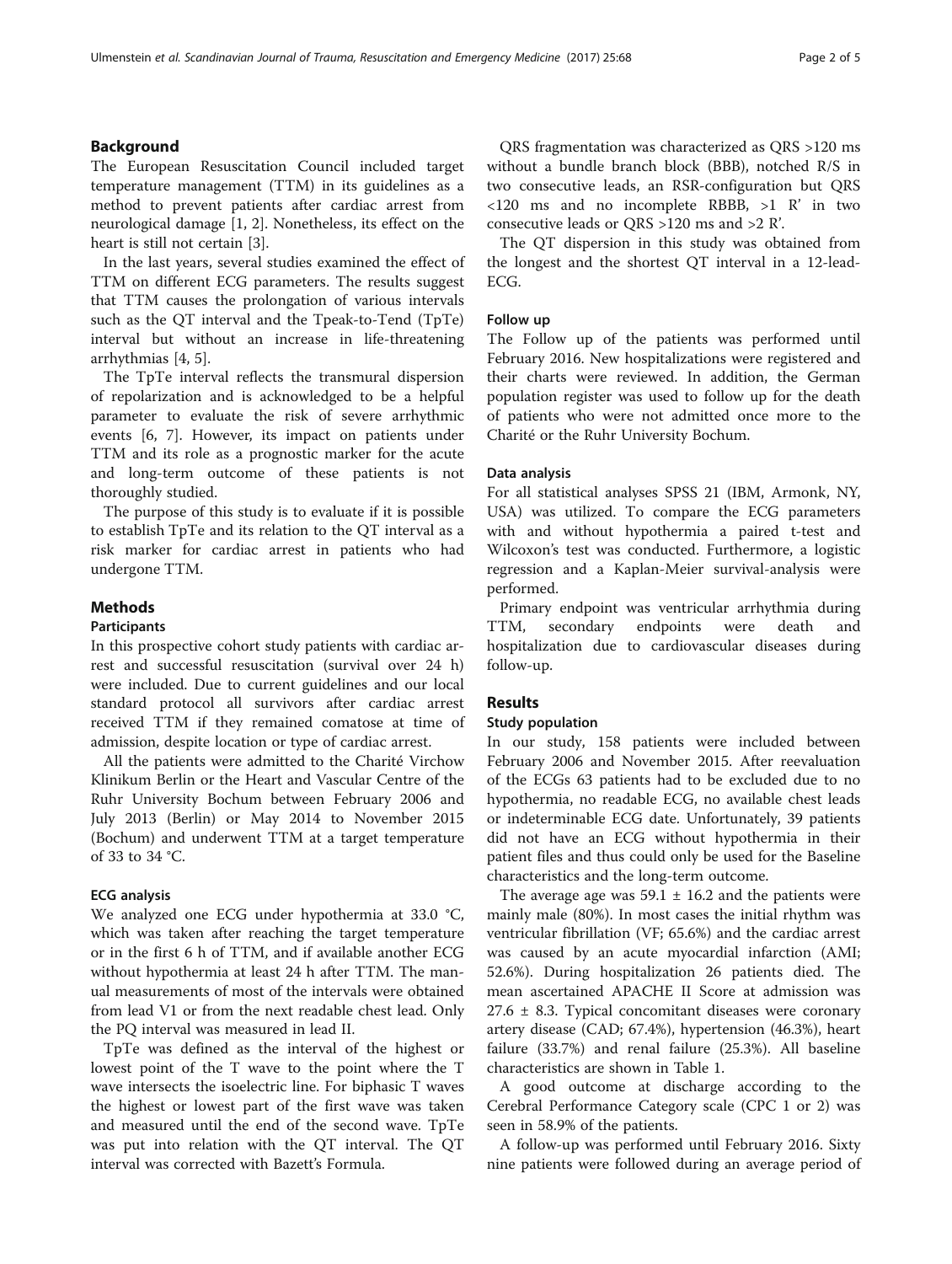VF ventricular fibrillation, VT ventricular tachycardia, PEA pulseless electrical activity, LVEF left ventricular ejection fraction, ICU intensive care unit, CAD coronary artery disease, COPD chronic obstructive pulmonary disease, SVT supraventricular tachycardia, AMI acute myocardial infarction Values are mean (SD) or numbers (%)

 $35 \pm 31$  months. Fifteen patients were lost to follow-up. 21 of the 54 remaining follow-up patients did not have another hospitalization at the Charité and hence, we could only collect the information if they died during our observation period. Moreover, three patients had ventricular arrhythmia, two patients had an ICD shock, one patient had another AMI and 15 patients died (Table 1).

### ECG analysis

ECGs were taken during hypothermia and afterwards. Several ECG parameters increased significantly during hypothermia (Table 2): QRS (103.2 ± 23.7 vs.

431.0 ± 56.8; p = 0.000), JT (302.8 ± 69.4 vs. 278.5  $\pm$  75.2;  $p = 0.043$ ), JTc (354.3  $\pm$  60.2 vs. 318.7  $\pm$  59.1;  $p = 0.001$ ). Although there was an increase in the duration of these parameters, especially QT/QTc, only 11.6% of the patients developed ventricular tachycardia and 2.1% ventricular fibrillation during hypothermia. Furthermore, the QT/QTc interval and TpTe were not significantly longer in patients who developed these arrhythmias (OT:  $p = 0.158$ ; QTc:  $p = 0.138$ ; TpTe:  $p = 0.297$ ; Table [3](#page-3-0)).

95.3  $\pm$  18.1;  $p = 0.003$ ), QT (405.8  $\pm$  76.4 vs.  $373.8 \pm 75.0$ ;  $p = 0.01$ ), OTc  $(474.9 \pm 59.7 \text{ vs.})$ 

There was no significant difference in the heart rate  $(86.3 \pm 20.5 \text{ vs. } 85.2 \pm 25.9; p = 0.806)$ . The PQ interval could not be measured for several ECGs due to atrial fibrillation, junctional rhythm or paced rhythm.

#### Long-term ECG results

Sixty nine patients were followed over a period of 35 months ±31 months. Fourteen patients died during this period (21.5%). Patients who died during follow-up showed a significant longer TpTe in the ECGs after TTM (103.9  $\pm$  [4](#page-3-0)7.2 vs. 75.8  $\pm$  28.6;  $p = 0.023$  Table 4) in comparison to long-term survivors, while QT and QTc values were not significantly different between the groups.

There was no significant difference in the 180-dayssurvival between the groups of normal or prolonged interval for the parameters QTc, TpTe and TpTe-QTratio during TTM and after TTM.

# **Discussion**

This study is to our knowledge the first one to analyze the effect of TTM on different ECG parameters and the long-term outcome in a large study population. Hypothermia can lead to a prolongation of ventricular repolarization, which subsequently can cause ventricular arrhythmias [[6, 8\]](#page-4-0).

<span id="page-2-0"></span>Table 1 Baseline and follow-up characteristics

| Baseline characteristics               | Patients ( $n = 95$ ) |
|----------------------------------------|-----------------------|
| Age                                    | 59.1 ( $\pm$ 16.2)    |
| Male sex                               | 76 (80%)              |
| Initial rhythm                         |                       |
| VF                                     | 63 (65.6%)            |
| Asystole                               | 25 (26%)              |
| VT                                     | $3(3.1\%)$            |
| PEA                                    | $5(5.2\%)$            |
| Lay resuscitation                      | 36 (37.5%)            |
| Myocardial infarction                  | 50 (52.6%)            |
| Cardiomyopathy                         | $6(6.3\%)$            |
| LVEF (%)                               | 40.3 ( $\pm$ 13.8)    |
| Died during hospitalization            | 26 (27.1%)            |
| <b>APACHE II</b>                       | 27.6 $(\pm 8.3)$      |
| Time on ventilation (h)                | 309.8 ( $\pm$ 273.2)  |
| Time on ICU (d)                        | 19.1 $(\pm 15.0)$     |
| CAD                                    | 64 (67.4%)            |
| Previous myocardial infarction         | 9(9.5%)               |
| Previous ICD/Pacemaker                 | 4 (4.2%)              |
| Diastolic dysfunction                  | $2(2.1\%)$            |
| Heart failure                          | 32 (33.7%)            |
| <b>COPD</b>                            | 8 (8.4%)              |
| Hypertension                           | 44 (46.3%)            |
| Renal failure                          | 24 (25.3%)            |
| Follow-up characteristics              | Patients              |
| Death                                  | 27.8%                 |
| Newly diagnosed ventricular arrhythmia | 5.6%                  |
| ICD shock                              | 3.7%                  |
| Newly diagnosed SVT                    | 7.4%                  |
| AMI                                    | 1.9%                  |
| $\overline{1}$<br>0.000                |                       |

Table 2 Difference of ECG parameters during and after TTM

| Measurements                        | <b>TTM</b>          | After TTM           | n  | $p$ -Value |  |
|-------------------------------------|---------------------|---------------------|----|------------|--|
| PQ (ms)                             | 159.0 ( $\pm$ 34.0) | 147.3 $(\pm 33.2)$  | 40 | .059       |  |
| QRS (ms)                            | $103.2 (\pm 23.7)$  | $95.3 (\pm 18.1)$   | 56 | .002       |  |
| QT (ms)                             | 405.8 $(\pm 76.4)$  | 373.8 $(\pm 75.0)$  | 56 | .010       |  |
| QTc (ms)                            | 474.9 $(\pm 59.7)$  | 431.0 $(\pm 56.8)$  | 56 | .000       |  |
| QTd (ms)                            | 101.0 ( $\pm$ 46.2) | 93.0 ( $\pm$ 46.8)  | 56 | .234       |  |
| JT (ms)                             | 302.8 ( $\pm$ 69.4) | $278.5 (\pm 75.2)$  | 56 | .043       |  |
| JTc (ms)                            | 354.3 ( $\pm$ 60.2) | 318.7 ( $\pm$ 59.1) | 56 | .002       |  |
| TpTe (ms)                           | $92.4 (\pm 44.2)$   | $80.5 (\pm 33.3)$   | 54 | .051       |  |
| TpTe-QT-Ratio                       | $0.23 \ (\pm 0.08)$ | $0.21 (\pm 0.07)$   | 54 | .240       |  |
| TpTe d                              | 67.9 ( $\pm$ 39.9)  | 56.1 ( $\pm$ 35.1)  | 56 | .099       |  |
| Heart rate (-min)                   | $86.3 (\pm 20.5)$   | $85.2 \ (\pm 25.9)$ | 56 | .806       |  |
| TTM targeted temperature management |                     |                     |    |            |  |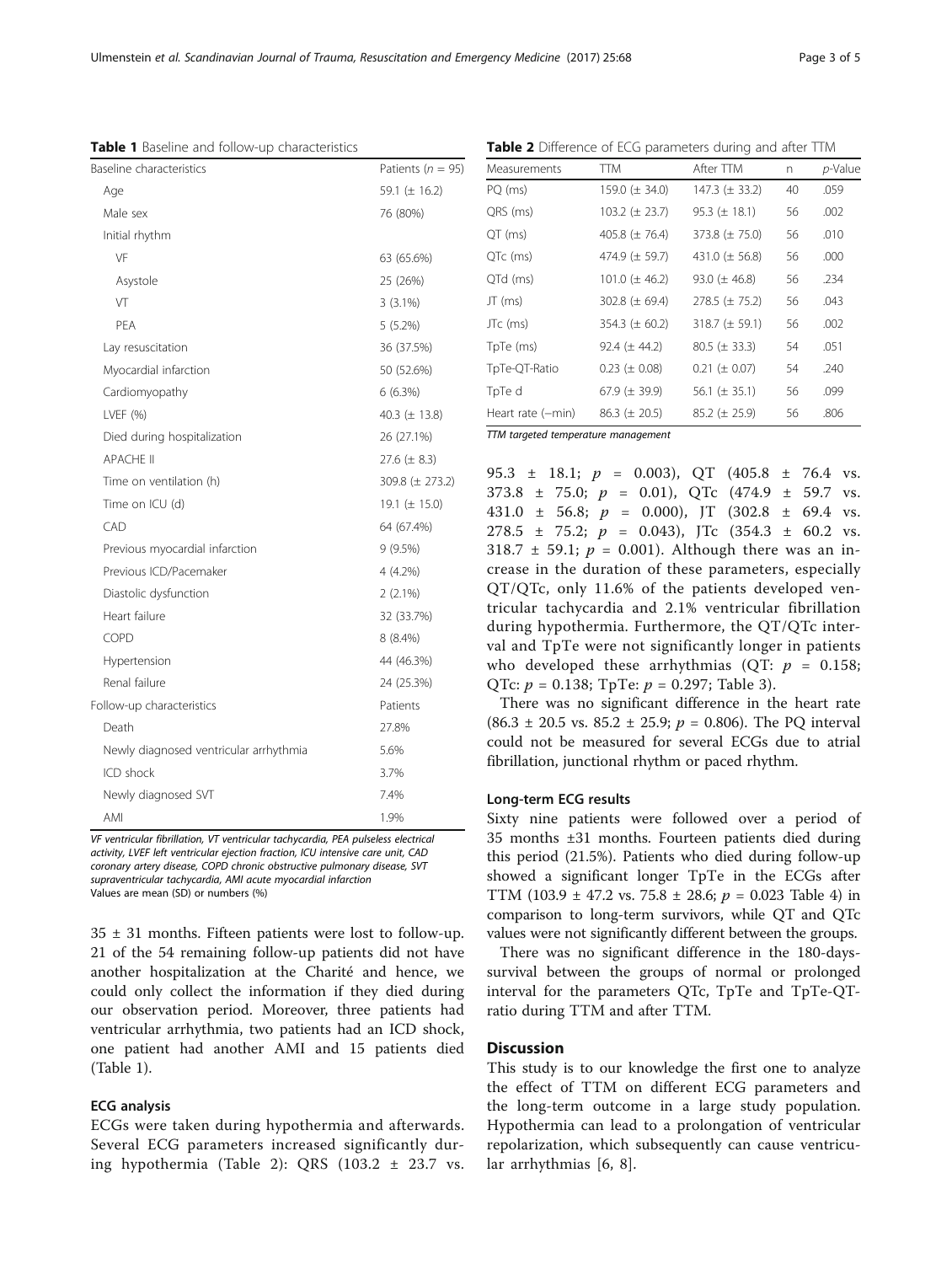|                   | No ventricular arrhythmia | Ventricular arrhythmia | $p$ -Value |
|-------------------|---------------------------|------------------------|------------|
| PQ (ms)           | $163.5 (\pm 31.0)$        | 171.3 $(\pm 29.4)$     | 0.437      |
| QRS (ms)          | 102.9 $(\pm 24.3)$        | $96.9 (\pm 29.8)$      | 0.610      |
| QT (ms)           | 398.4 $(\pm 75.0)$        | 365.8 $(\pm 86.8)$     | 0.158      |
| QTc (ms)          | 463.8 $(\pm 61.4)$        | 435.0 $(\pm 81.9)$     | 0.138      |
| QTd (ms)          | $95.8 (\pm 44.9)$         | 104.2 $(\pm 44.4)$     | 0.530      |
| $JT$ (ms)         | 295.4 $(\pm 67.8)$        | 268.9 ( $\pm$ 75.1)    | 0.200      |
| JTc (ms)          | 343.9 $(\pm 60.3)$        | 319.2 ( $\pm$ 69.9)    | 0.183      |
| TpTe (ms)         | 92.9 ( $\pm$ 38.8)        | $85.4 (\pm 28.5)$      | 0.297      |
| TpTe-QT-Ratio     | $0.23 (\pm 0.07)$         | $0.24 \ (\pm 0.10)$    | 0.643      |
| TpTe d            | 67.7 ( $\pm$ 37.0)        | 68.5 ( $\pm$ 60.1)     | 0.380      |
| Heart rate (-min) | $85.5 (\pm 21.1)$         | $89.3 (\pm 20.7)$      | 0.547      |

<span id="page-3-0"></span>Table 3 Ventricular arrhythmia during TTM

TTM targeted temperature management, TpTe Tpeak-Tend-Time

Values are means (standard deviation)

The mechanisms behind the prolongation of PR and QT intervals during hypothermia are complex and are partly due to serum electrolyte changes, which include hypokalemia, increased intracellular Calcium and Sodium concentration [\[9](#page-4-0), [10\]](#page-4-0). The Calcium overload is most likely the main factor behind severe cardiac arrhythmias [[9, 10](#page-4-0)]. Moreover the myocardium doesn't cool down homogenously which leads to repolarization differences in the tissue and thus can also cause arrhythmias [\[10\]](#page-4-0).

Piktel et al. showed that TTM at 32 °C slightly increased the TpTe in canines, but with a decreased arrhythmogenesis and with TpTe going back to baseline values after rewarming in comparison to canines which underwent severe hypothermia at 26 °C [\[11](#page-4-0)].

As the study from Piktel et al. was conducted in healthy canines without previous resuscitation, the results are most likely to vary from the effects of TTM in resuscitated patients. Our results are consistent with

#### Table 4 Death after discharge

| No incidence         | Death               | p-Value |
|----------------------|---------------------|---------|
| $151.0 \ (\pm 32.9)$ | $161.6 (\pm 60.5)$  | 0.718   |
| 94.1 $(\pm 19.3)$    | 98.9 $(\pm 17.6)$   | 0.476   |
| 374.0 $(\pm 59.5)$   | 410.0 $(\pm$ 124.5) | 0.420   |
| 422.9 $(\pm 46.7)$   | 464.9 $(\pm 86.2)$  | 0.191   |
| $91.9 \ (\pm 45.7)$  | $90.0 (\pm 53.4)$   | 0.697   |
| 279.9 ( $\pm$ 60.3)  | 311.1 $(\pm 124.9)$ | 0.484   |
| $315.15 (\pm 48.7)$  | 346.9 $(\pm 92.4)$  | 0.344   |
| 75.8 $(\pm 28.6)$    | $103.9 (\pm 47.2)$  | 0.023   |
| $0.20 (\pm 0.07)$    | $0.25 (\pm 0.05)$   | 0.076   |
| 59.0 ( $\pm$ 37.9)   | 48.9 $(\pm 17.6)$   | 0.667   |
| $80.33 \ (\pm 21.0)$ | 88.2 ( $\pm$ 38.6)  | 0.567   |
|                      |                     |         |

TTM targeted temperature management, TpTe Tpeak-Tend-time

ECG after TTM. Values are means (standard deviation)

previous studies regarding the acute effect of TH in showing a prolongation of  $QT/QTc$  – with no significant prolongation of QTd and TpTe - and without an increase of severe arrhythmic events [[4, 5\]](#page-4-0). Moreover, there was no significant difference regarding the ECG parameters in patients with ventricular arrhythmia during TTM and patients without ventricular arrhythmias. Hence, the temporary prolongation of the ECG parameters doesn't seem to be of prognostic importance. Although the TpTe interval was not significantly prolonged during TTM, patients who died after their hospitalization had a significant longer TpTe interval in general. This is consistent with previous studies that evaluated the TpTe as a marker of sudden cardiac death in the general population [\[12\]](#page-4-0).

#### Limitations

No ECGs were available in advance to the hypothermia. However, another study showed that the QT time is decreasing after hypothermia to baseline levels [\[4](#page-4-0)]. Hence, it can be assumed that the QT time after hypothermia is the same as before. Moreover our study was conducted in patients with a target temperature at 33–34 °C. The new guidelines however allow a temperature between 32 and 36 °C, thus the effects on the heart could vary from our results in a different temperature management [[13\]](#page-4-0).

Additionally, the study was performed without a control group of patients, who didn't receive TTM after cardiac arrest. Therefore, the ECG changes during TTM could also be caused by other factors, e.g. ventricular adaptation after cardiac arrest. It might be useful to conduct a similar study with a control group to exclude such a phenomenon. However, since TTM is standard treatment in postresuscitation care, it is difficult to define a control group. The best match would be a group of patients after cardiac arrest that was not treated with